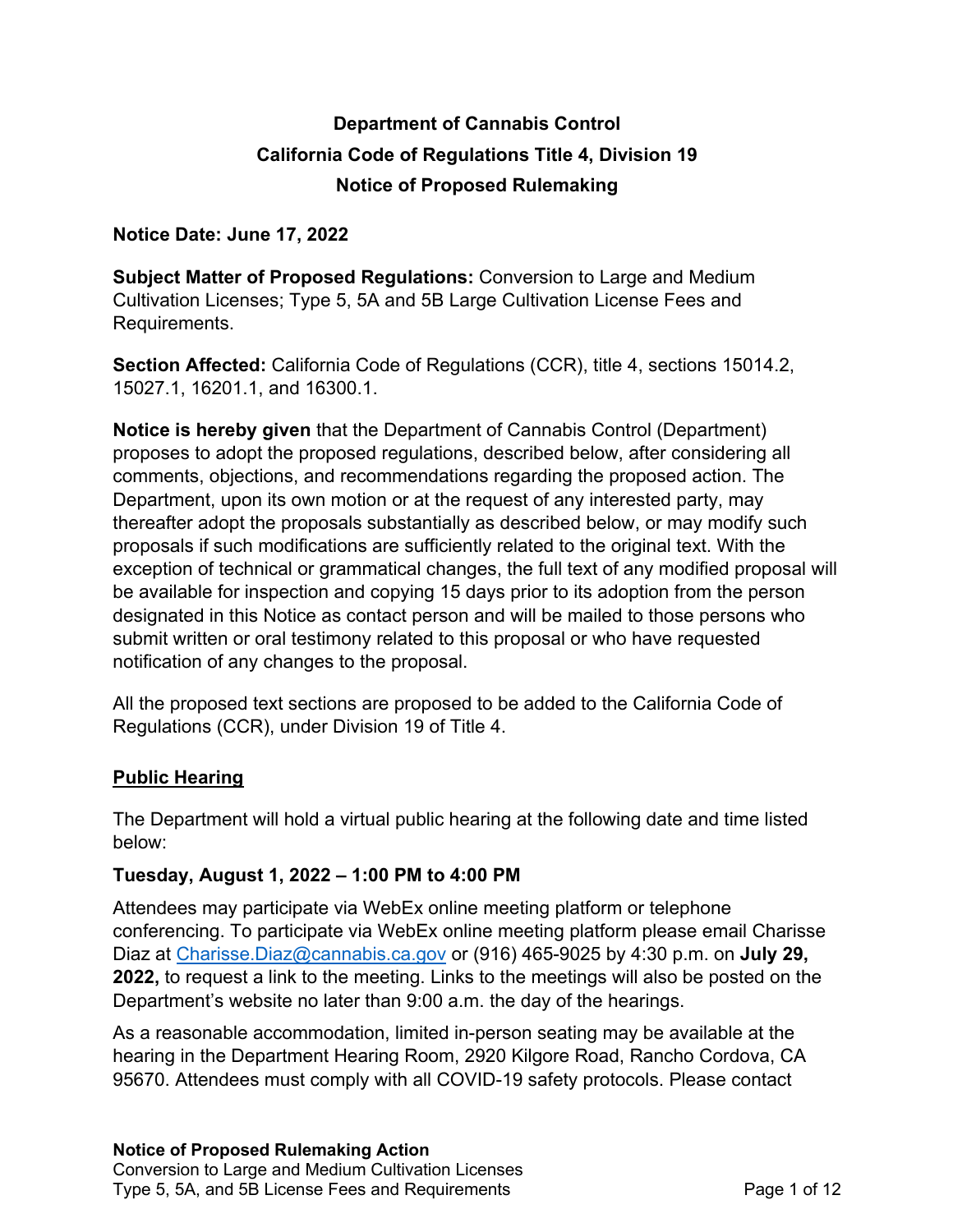Charisse Diaz at [Charisse.Diaz@cannabis.ca.gov](mailto:Charisse.Diaz@cannabis.ca.gov) or (916) 465-9025 by 4:30 p.m. on **July 29, 2022,** if an accommodation is necessary.

 Participants will be given instructions on how to provide oral comment once they have accessed the hearing. The hearing will proceed on the date noted above until all testimony is submitted or 4:00 PM, whichever is later. At the hearing, any person may present oral or written statements or arguments relevant to the proposed action described in the Informative Digest. The Department requests, but does not require, that a person who makes oral comments at the hearing also submits a written copy of their testimony via email.

## **Written Comment Period**

 Any interested person, or the interested person's authorized representative, may submit written comments relevant to the proposed regulatory action to the Department. Written comments may be submitted by mail or e-mail to the addresses listed below.  **Comments submitted must be received by the Department at its office by 5:00 p.m. on August 2, 2022.** 

Submit comments to:

 Department of Cannabis Control 2920 Kilgore Road Rancho Cordova, CA 95670 E-mail: publiccomment@cannabis.ca.gov Legal Affairs Division

# **Authority and Reference**

 Business and Professions Code section 26013 authorizes the Department to adopt these proposed regulations. Pursuant to Business and Professions Code section 26061, subsection (c), the Department may begin issuing Type 5, 5A and 5B Large Cultivation Licenses (collectively referred to herein as Large Cultivation License) on January 1, 2023. The proposed regulations implement, interpret, and make specific the requirements for obtaining a Large Cultivation License under the Medicinal and Adult- Use Cannabis Regulation and Safety Act (MAUCRSA). (Bus. & Prof. Code, section 26000 et. seq.)

## **Informative Digest / Policy Statement Overview**

 The purpose of these regulations is to implement, interpret, and make specific requirements for obtaining a Large Cultivation License under MAUCRSA. These regulations also provide a pathway for existing licensees to convert to a Large Cultivation License once the license type becomes available on January 1, 2023.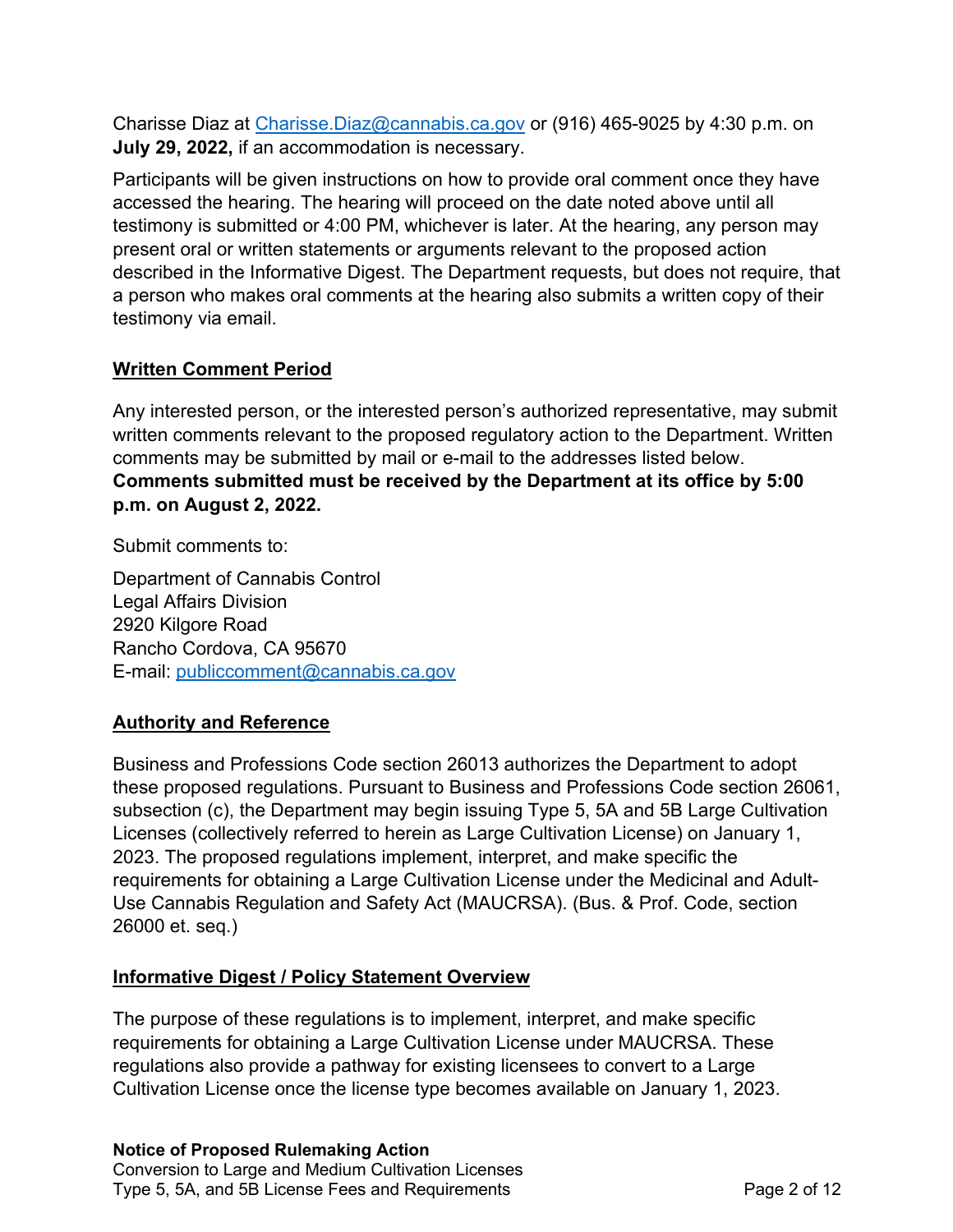Additionally, the regulations provide a pathway for existing licensees to convert to Medium Cultivation Licenses once the limitation on the number of such licenses that may be held by the same owner expires.

# **Existing Law**

 Pursuant to MAUCRSA, the Department regulates commercial cannabis license holders in California, including cultivators, retailers, manufacturers, distributors, testing laboratories, microbusinesses, and temporary cannabis events. Application requirements, fees, and other general requirements for all license types are contained in Chapter 1, Division 19, of Title 4 of the CCR. Requirements for the cultivators are contained in Chapter 7, Division 19 of Title 4 of the CCR. Business and Professions Code section 26061, subsection (c) allows the Department to begin issuing Large Cultivation Licenses on January 1, 2023. Additionally, CCR, title 4, section 16209 prohibits a person or owner from holding more than one Medium Cultivation License until January 1, 2023.

# **Policy Statement**

 This rulemaking action would specify the rules governing Large Cultivation Licenses which the Department may begin issuing on January 1, 2023. The proposed regulations would provide applicants and licensees with the requirements for applying for a Large Cultivation License or converting smaller sized cultivation licenses into a Large Cultivation License. Similarly, the proposed regulations would provide applicants and licensees with the requirements for converting smaller sized cultivation licenses into the Medium Cultivation Licenses. The prohibition of holding more than one Medium Cultivation License is set to expire on January 1, 2023. The proposed regulations would provide applicants and licensees with the application fees and annual licensing fees that must be paid in order to obtain and operate under a Large Cultivation License. The same proposed regulations would allow the Department to collect application and annual licensing fees that are required in order to effectively issue and regulate Large Cultivation Licenses. Additionally, the proposed regulations would provide licensees with the requirements that must be followed when engaging in in cultivation under a Large Cultivation License.

## Regulation Objectives and Anticipated Benefits of the Proposed Regulations

 The broad objective of the proposed regulations is to integrate the newly available Large Cultivation license into the Department's existing commercial cannabis licensing system. The proposed regulations will allow the Department to issue Large Cultivation Licenses in accordance with Business and Professions Code section 26061, subsection (c). The proposed regulations provide specific guidance to applicants and licensees who are seeking to obtain a Large Cultivation License. The proposed regulations provide the specific requirements for submitting an application for a Large Cultivation License, the requirements for converting smaller cultivation licenses into a Large Cultivation License

#### **Notice of Proposed Rulemaking Action**

 Conversion to Large and Medium Cultivation Licenses Type 5, 5A, and 5B License Fees and Requirements **Page 3 of 12**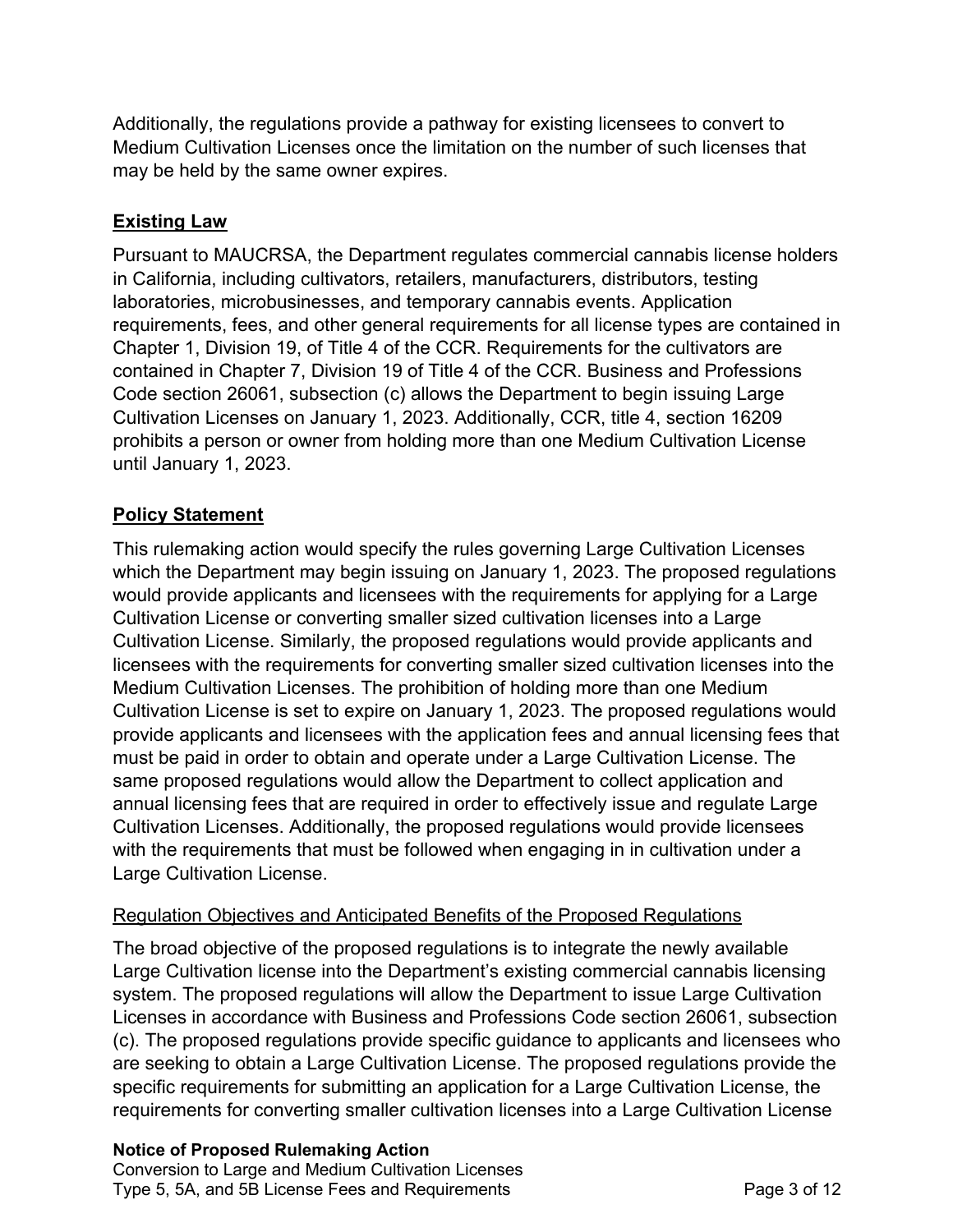or a Medium Cultivation License, the fees applicable to a Large Cultivation License, and the regulatory requirements that apply to any cultivation activity occurring under a Large Cultivation License.

 Adoption of the proposed regulations will provide clear guidance to applicants and licensees seeking a Large Cultivation license. The proposed regulations will provide applicants and licensees with specific guidance regarding applying for Large Cultivation Licenses, payment of application and annual license fees for Large Cultivation Licenses, and the cultivation requirements for operating under a Large Cultivation License. Additionally, the proposed regulations will allow the Department to issue Large Cultivation Licenses, collect fees relating to Large Cultivation Licenses, and regulate Large Cultivation Licenses in a manner that is consistent with all other commercial cannabis license types regulated by the Department. The regulations will also allow cultivators to convert smaller cultivation licenses into a Large or Medium Cultivation License with a cultivation area that is the equivalent of the combined smaller licenses, which will result in efficiencies and added flexibility for cultivation licensees, as well as increased efficiencies for the Department.

 The proposed regulations will allow the Department to issue Large Cultivation Licenses beginning January 1, 2023, as allowed under Business and Professions Code section 26061, subsection (c). The proposed regulations will clarify the requirements and the process for obtaining a new Large Cultivation License. Under the proposed regulations, licensees and applicants may obtain a new Large Cultivation either through application for a new license or through conversion of existing cultivation licenses. The proposed regulations clarify the requirements and the process for obtaining a Large Cultivation License using either method. This will reduce the risk of confusion for licensees and applicants who are seeking a Large Cultivation License beginning the January 1, 2023, date when Large Cultivation Licenses become available

 Under the proposed regulations, the Department would allow cultivators with multiple contiguous cultivation licenses to request to convert the existing licenses to a Large Cultivation License, provided the licenses have the same ownership. Cultivators may only convert existing licenses into an annual Large Cultivation License. Cultivators may also obtain a new Large Cultivation License by preparing and submitting an application and one-time application fee. Large Cultivation Licenses would be subject to all existing Department cultivation regulations, as well as those applicable to all licensees. The proposed regulations additionally allow cultivators to convert multiple stacked licenses to a Medium Cultivation License. In contrast to Large Cultivation Licenses, the proposed regulations would allow conversion of provisional stacked licenses to a provisional or annual Medium Cultivation License.

 The proposed regulations provide clear guidance regarding the requirements that a cultivator must comply with to engage in the commercial cultivation of cannabis under a Large Cultivation License. This will reduce the risk of confusion regarding what requirements are applicable to the newly available license.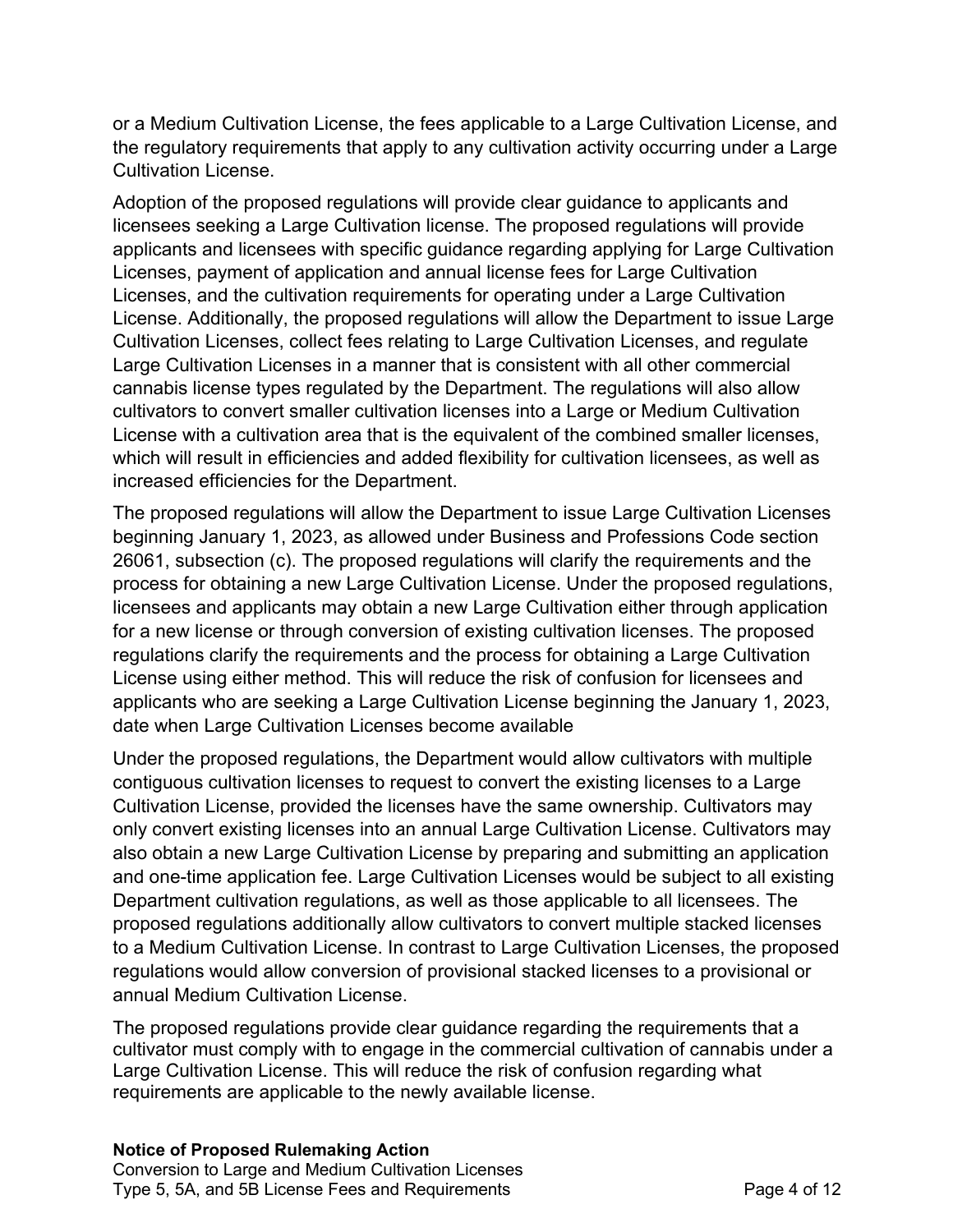The introduction of the Large Cultivation license is likely to result in increased efficiency as well as providing licensed cultivators additional flexibility in operating their businesses. Prior to the introduction of the Large Cultivation Licenses, licensed cultivators who were engaging in cultivation activities on land that exceeded the maximum size of a small or medium license were required to obtain multiple cultivation licenses. With the Large Cultivation License becoming available, cultivation licensees who in the past had to apply for and maintain multiple cultivation licenses may now conduct their cultivation activities under one license. This will result in an overall net direct cost savings to cultivation businesses that is estimated to be \$8.041 million per year. The addition of the Large Cultivation License is expected to result in an increase of jobs within the state. Additionally, consolidating multiple smaller cultivation licenses into one Large or Medium Cultivation License is likely to result in increased efficiency for the Department as the administrative and regulatory costs of issuing and maintaining one license for a single cultivation site on a single parcel of land is likely to be substantially less than the costs for issuing and maintaining multiple cultivation licenses on that same parcel of land.

 After an initial increase in Department staff time needed in the first year to accommodate the initial shift to Large Cultivation Licenses, the annual staff time required to manage cultivation licenses will decrease in subsequent years as there will be fewer cultivation licenses overall.

 The proposed regulations would also provide benefits to the State's environment that are not monetized. This may include encouraging more cannabis businesses to remain in the licensed market. To the extent that unlicensed cannabis operations can cause negative environmental impacts, the proposed regulations would provide indirect benefits to the Sate's environment. In addition, consumers could benefit to the extent that some of the producers' cost savings are passed on to them.

#### Section 15014.2. Fees-Large Cultivation License.

 This section would specify the fees for the Large Cultivation License. The section would provide fees, set in accordance with existing fees, for applications and would establish a base license fee with incremental increases based on additional square footage of canopy.

# canopy.<br><u>Section 15027.1. Conversion to Large and Medium Cultivation Licenses.</u>

 In recognition of existing license holders and current restrictions on Large and Medium Cultivation Licenses, this section would provide a pathway for conversion. The section would specify the requirements for conversion, information to be submitted for a conversion, when a converted license becomes active, when the associated fee must be paid, and resolve issues with multiple expiration dates by prorating previously paid license fees.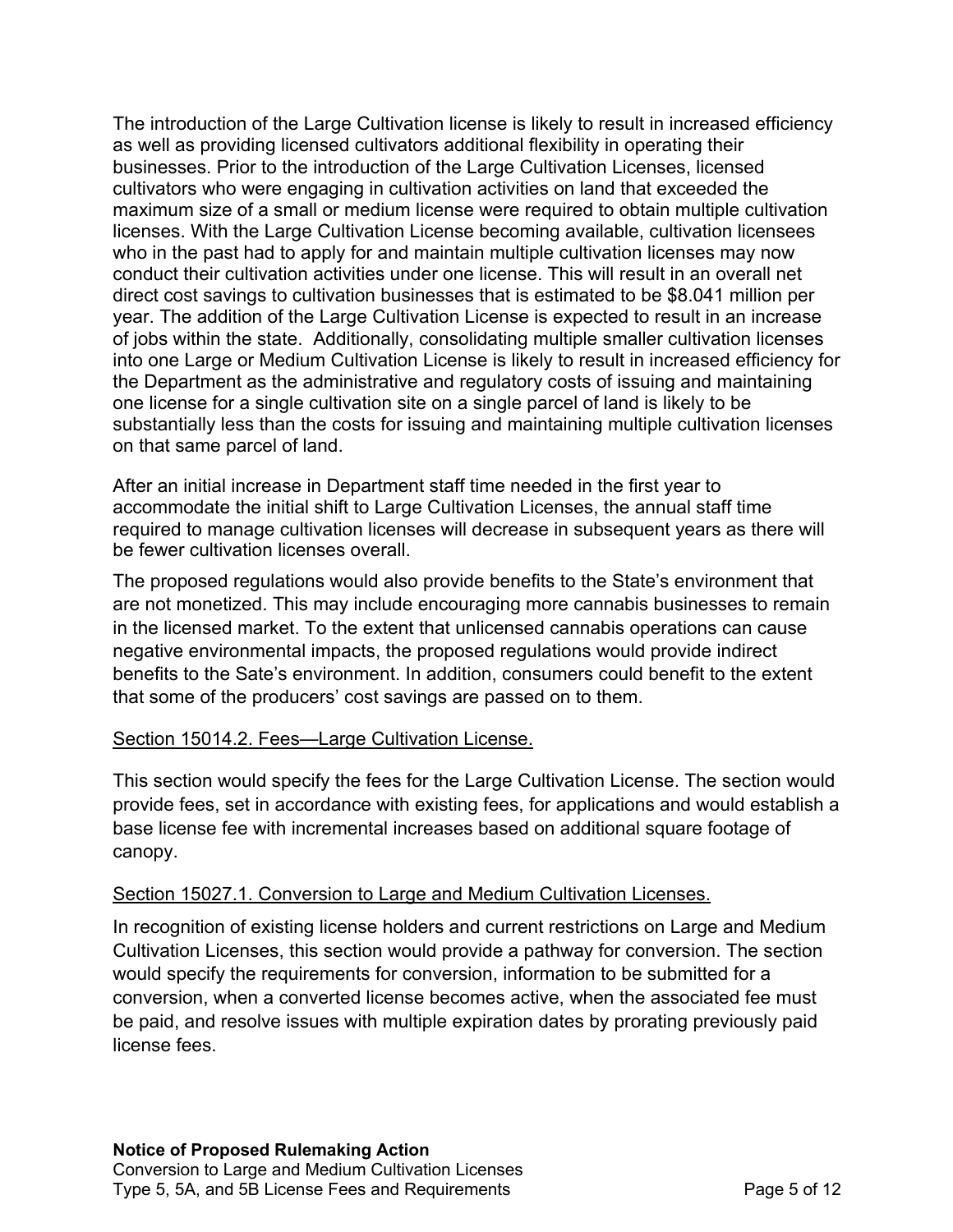#### Section 16201.1. Large Cultivation Licenses.

This section would provide the general rules and requirements governing Large Cultivation Licenses.

#### Section 16300.1. Cultivation Requirements for Large Licenses.

This section would specify that the requirements for cultivating cannabis under a Large License are the same as those for other cultivation license types. This section would also restate statutory prohibitions on specific license types that may not be held by Large Cultivators.

#### **Incorporated by Reference**

There are no documents incorporated by reference.

## **Evaluation of Inconsistency/Incompatibility with Existing State Regulations:**

 As required by Gov. Code section 11346.5(a)(3)(D), the Department has conducted an evaluation of these proposed regulations and has determined that they are not inconsistent or incompatible with existing regulations.

## **Evaluation of Inconsistency with Federal Regulation Statute**

 The United States Drug Enforcement Administration (DEA) under the Controlled Substances Act lists cannabis as a Schedule 1 Drug. This means that commercial cannabis activity us illegal under federal law. However, California, through the MAUCRSA and other laws, has decriminalized the cultivation, sale, and possession of cannabis goods for persons aged 21 or older and for medicinal patients.

## **Plain English Requirement**

 Department staff prepared these proposed regulations pursuant to the standard of clarity provided in Gov. Code section 11349 and the plain English requirements of Gov. Code sections 11342.580 and 11346.2, subsection (a)(1). The proposed regulations are written to be easily understood by the persons that will use them.

## **Disclosures Regarding the Proposed Action**

The Department has made the following initial determinations:

Local mandate: There will be no local mandate.

 Cost to any local agency or school district requiring reimbursement pursuant to Gov. Code section 17500, et seq: None.

Any other non-discretionary cost or savings imposed upon local agencies: None.

#### **Notice of Proposed Rulemaking Action**

 Conversion to Large and Medium Cultivation Licenses Type 5, 5A, and 5B License Fees and Requirements **Page 6 of 12**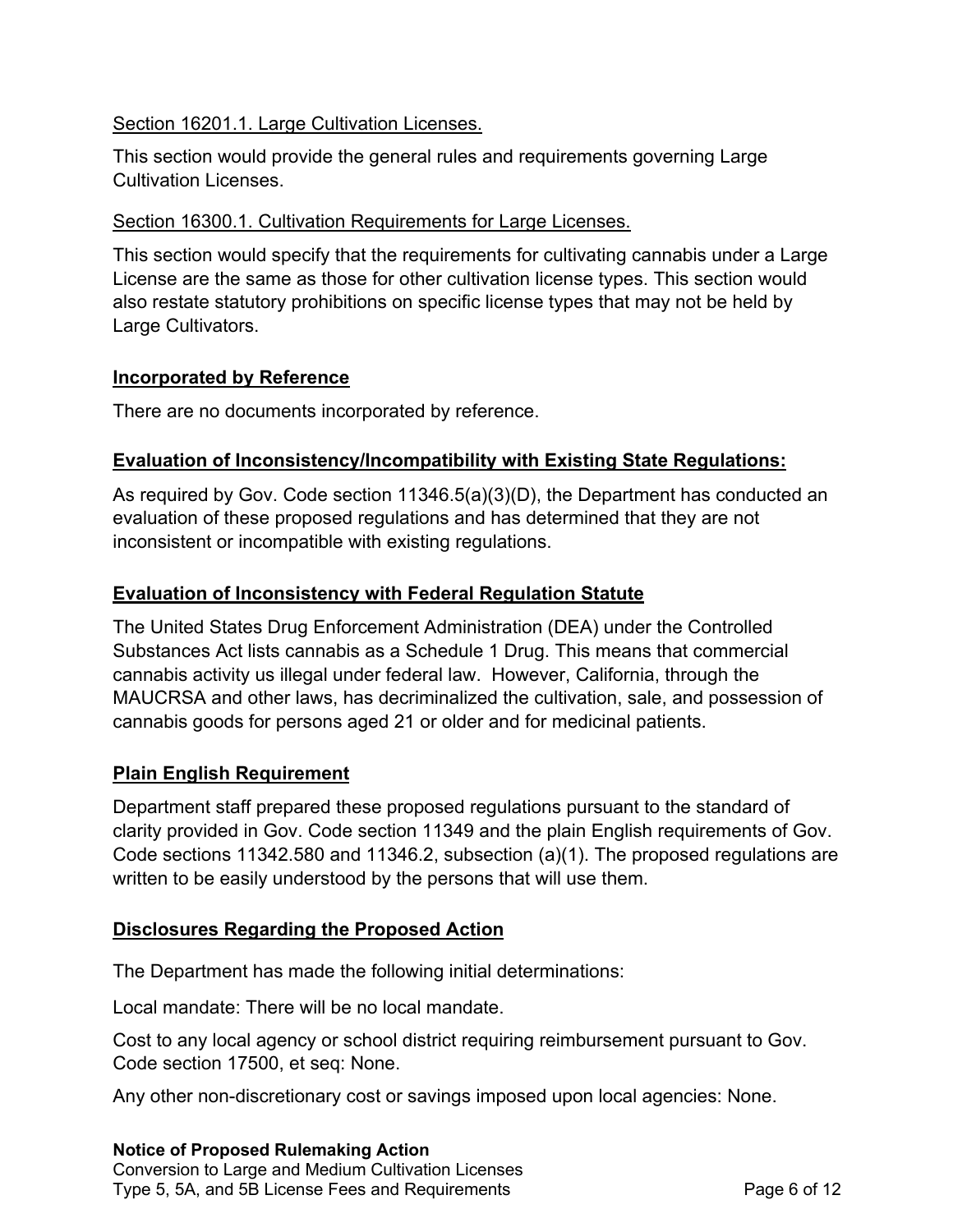Cost or savings to any state agency: Reduction of \$4.5 million in license fees.

Cost or savings in federal funding to the state: None.

 Effect on Housing Costs: The proposed regulations will have no fiscal or other effect upon housing in the state.

 Significant Statewide Adverse Economic Impact Directly Affecting Businesses: The Department has determined there will not be a significant, statewide adverse economic impact directly affecting businesses, including the ability of California businesses to compete with businesses in other states.

 Small Business Determination: The proposed regulations would affect approximately 319 businesses. Of these businesses 300 are estimated to meet the criteria for being classified as a small business. The annual cost savings associated with the proposed regulations for a small business equal \$2,600.

 Cost Impacts on a Representative Private Person or Business: The Department is not aware of any cost impacts that a representative private person or business would necessarily incur in reasonable compliance with the proposed action.

## **Economic Impact and Fiscal Impacts**

#### **Business Impact**

 Licensed cultivators will now have the ability to choose to obtain a single large license instead of multiple smaller licenses to engage in cultivation on a larger parcel of land. This will result in the need for fewer individual cultivation licenses overall. Additionally, licensees will have the opportunity to convert existing licenses into a large or medium cultivation license. This provides licensed cultivators with added flexibility in operating their cultivation operations.

#### **Estimated Costs to Businesses**

 Costs to licensed cultivators include one-time conversion costs such as reviewing the new regulations and preparing a request for conversion which is estimated to be \$7,585 per Large Cultivation License. The estimated one-time cost for converting a Medium Cultivation License is approximately \$1,385. The estimated annual costs to licensed cultivators to maintain a Large Cultivation License is approximately \$3,000 for internal staff and legal/consulting resources used to maintain the license. The estimated annual cost of maintaining a Medium Cultivation License is roughly \$1,500. The total annual gross direct costs to licensed cultivators is estimated to be \$1.295 million annually.

## **Estimated Benefits of Regulation**

 The reduction in the overall number of licenses due to the availability of Large Cultivation Licenses leads to a reduction in the amount of licensing fees paid by licensed cultivators and a reduction in the regulatory costs for the Department. It is

 **Notice of Proposed Rulemaking Action** Conversion to Large and Medium Cultivation Licenses Type 5, 5A, and 5B License Fees and Requirements **Page 7 of 12**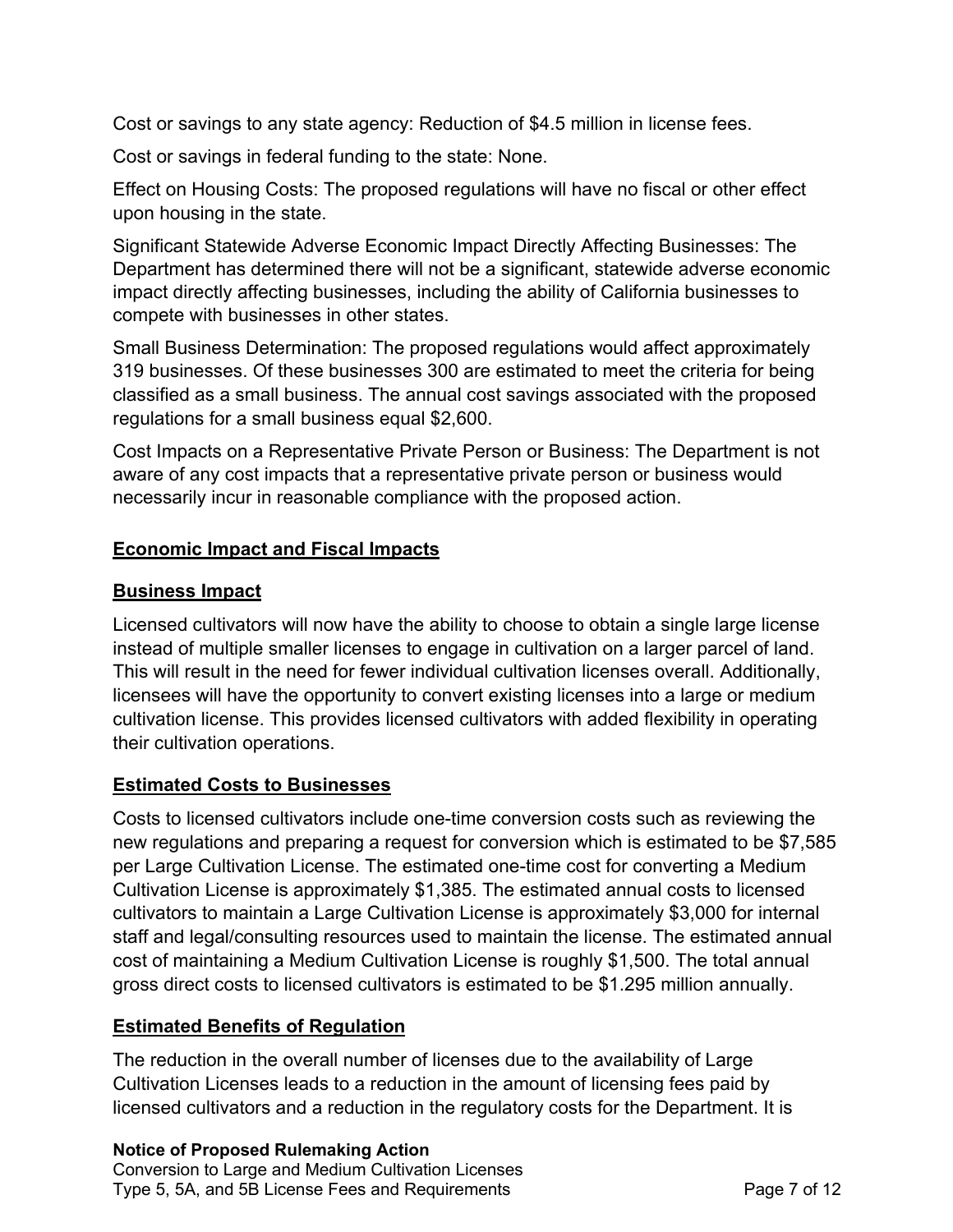estimated that under the proposed regulations 4,239 existing cultivation licenses will be consolidated into 319 Type 5 Large Cultivation License. Additionally, it is estimated that 103 existing medium cultivation licenses would be consolidated into 29 Medium Cultivation Licenses.

 It is estimated that the reduction in total annual license fees paid by cultivators will equal a total of \$4.549 million a year. The estimated annual operating cost savings per stacked license due to reduced owner time and reduced hours for consulting and/or legal services is roughly \$1,102 per license. Multiplied over the total reduction in licenses, the estimated total gross cost savings for operational costs of cultivation businesses is approximately \$4.787 million per year. Therefore, the total cost benefit to cultivation businesses is estimated at \$9.336 million annually.

 When compared to the estimated cost to businesses, the direct net benefit to cultivation businesses from the proposed regulations is estimated to be \$8.041 million a year.

## **Economic Impact Assessment**

 The proposed regulations will not have a significant adverse economic impact on businesses.

 In relation to jobs, the Department anticipates a total net increase of 18.3 Full-Time Equivalent (FTE) jobs. The proposed regulations are expected to eliminate 21.9 FTE jobs and create 40.3 FTE jobs. All jobs are expected to be in cannabis cultivation or related industries.

 The proposed regulations would affect approximately 319 businesses. Of these businesses 300 are estimated to meet the criteria for being classified as a small business. The representative costs for a typical business to convert all licenses to a Large Cultivation License would be \$7,625 in one-time costs, followed by \$3,000 annually. The annual benefits would be \$5,900 in reduced business expenses, as well as between \$0 and \$6,480 in annual license fee savings, depending on the cultivation method. The annual cost savings associated with the proposed regulations for a small business equal \$2,600.

 The proposed regulations would neither create nor eliminate businesses. The proposed regulations are likely to encourage expansion of businesses in the State as there is an opportunity and incentive for cultivators to expand to realize economies of scale. The proposed regulations would not affect the ability of businesses in the State to compete.

 The proposed regulations are estimated to result in a total net increase of 18.3 FTE jobs, \$9.014 million in labor income, \$2.339 million in value added, and \$4.424 million in total output.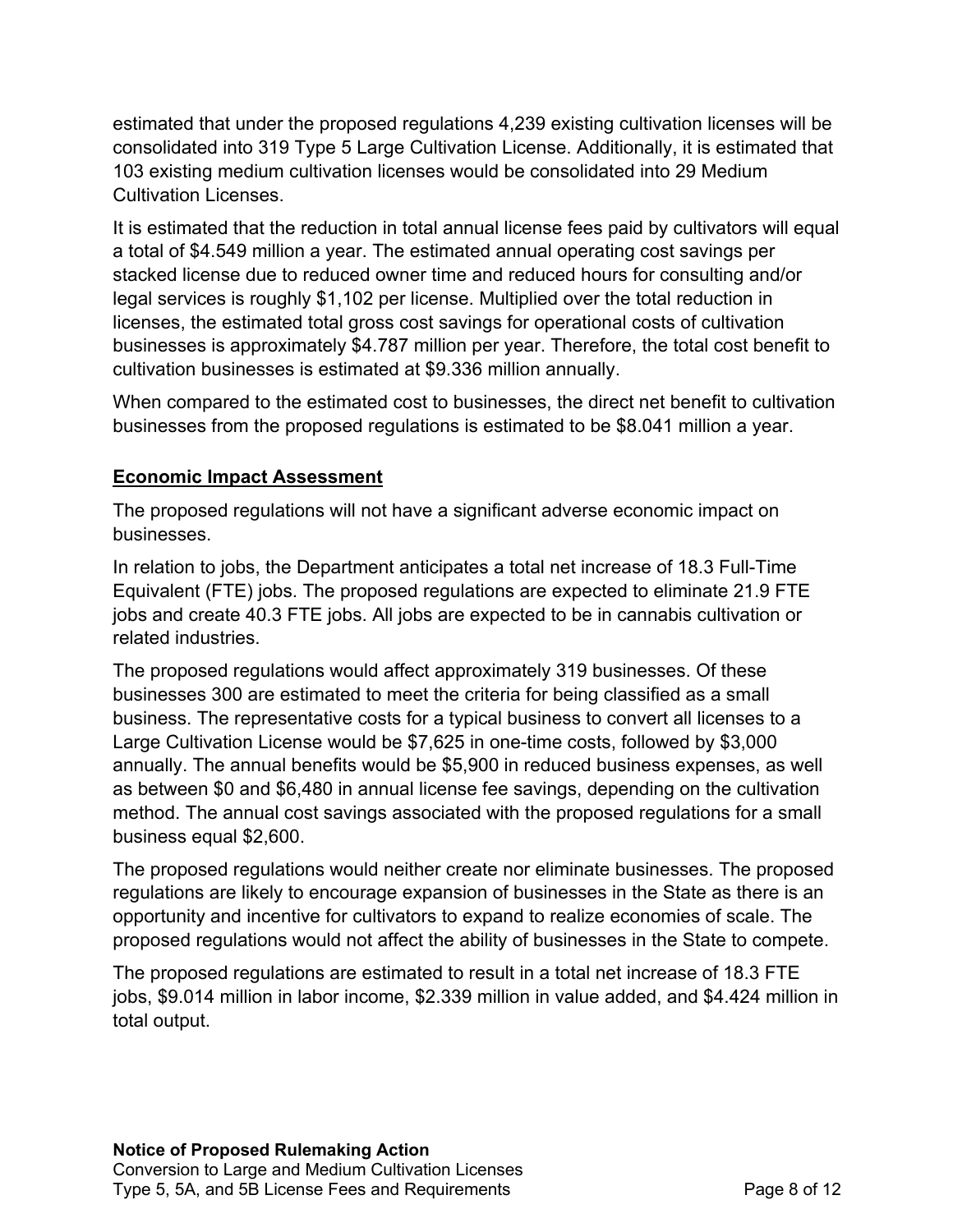# **Benefits of the Proposed Regulation**

The proposed regulations would not affect the health and welfare of California.

The proposed regulations would not affect worker safety.

 The proposed regulations would also provide benefits to the State's environment that are not monetized. This may include encouraging more cannabis businesses to remain in the licensed market. To the extent that unlicensed cannabis operations can cause negative environmental impacts, the proposed regulations would provide indirect benefits to the Sate's environment.

# **Fiscal Effect on State Government**

 There is likely going to be an increase in the Department staff time needed in the first year to accommodate the shift to Large Cultivation Licenses. However, the annual staff time required to manage licenses will decrease in subsequent years as there will be fewer individual cultivation licenses. There is also expected to be an increase in cultivation license fee collected in the first year, followed by a decrease in cultivation license fees collected in subsequent years as there will be fewer licenses overall. It is estimated that Department license fee revenue will decrease by \$4.5 million annually.

# **Consideration of Alternatives**

 In accordance with Government Code section 11346.5, subdivision (a)(13), the Department must determine that no reasonable alternative it considered or that has otherwise been identified and brought to the attention of the Department would be more effective in carrying out the purpose for which the action is proposed or would be as effective and less burdensome to affected private persons than the proposed action or would be more cost-effective to affected private persons and equally effective in implementing the statutory policy or other provision of law.

 The Department invites interested persons to present statements or arguments with respect to alternatives to the proposed regulations at the scheduled hearing or during the written comment period.

 Set forth below are the alternatives which were considered and the reasons each alternative was rejected:

 The first alternatives considered for the proposed regulations concerns the method for determining the annual license fee for the Large Cultivation Licenses being introduced through the proposed regulations. The proposed regulations include a method for determining the appropriate annual license fee for a large cultivation license based on the total canopy size of the cultivation. This method is consistent with the methods currently used for determining the licensing fees for all other existing cultivation license types. The Department considered an alternative method of determining the licensing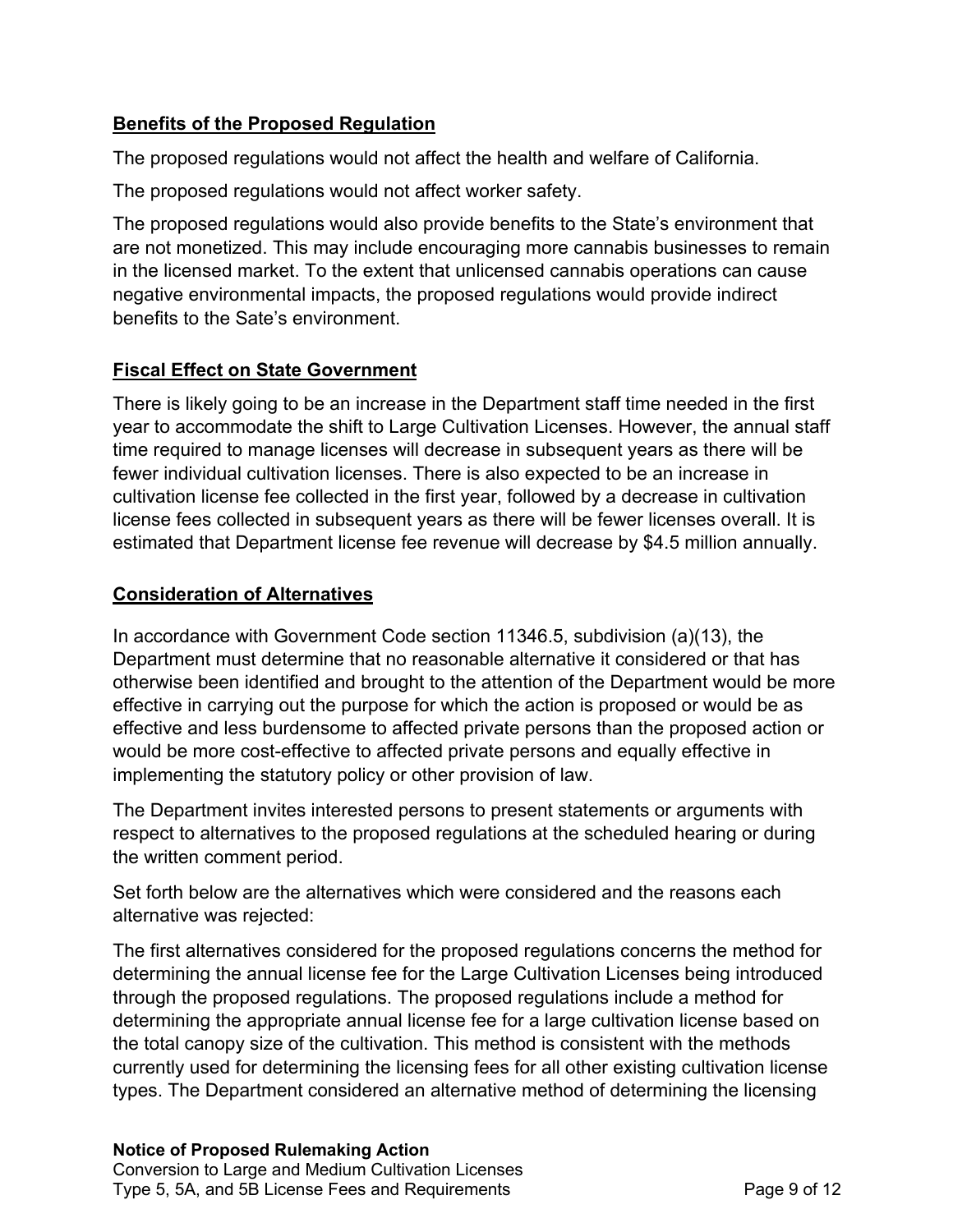fees based on a measure of output rather than canopy size. The annual license fees for a number of commercial cannabis license types regulated by the Department are determined by the licensed business' annual gross revenue. Another potential measure of output could be a measure of the physical amount of cannabis harvested as the basis for determining the annual license fee. The Department considered applying a similar method using a measure of output such as gross revenue or total pounds of cannabis harvested to determine the license fees for Large Cultivation Licenses. Currently, all cultivation license types regulated by the Department have annual license fees that are determined based on the canopy size. At this time, it is not clear which of the methods would be less expensive to implement or more effective. The Department has determined that either method may be reasonably used to determine an effective annual license fee for Large Cultivation Licenses. To keep the annual license fee calculation or Large Licenses consistent with the calculation for annual license fees for all other types of cultivation licenses, the Department has decided to determine the annual license fee for Large Cultivation Licenses based on canopy size as proposed in the regulations, rather than determining the annual license fee based on a measure of output. By keeping the method for determining license fees consistent among all cultivation license types, the Department hopes to reduce any confusion that may occur among licensees and applicants who are seeking a cultivation license.

 The second alternative considered by the Department was to not develop new regulations. The Department would not create new regulations to provide guidance for applicants and licensees who seek to obtain a Large Cultivation License. The Department would rely only on existing regulations. The current regulations were not developed with the Large Cultivation Licenses in mind and do not currently contain any provisions that are specific to Large Cultivation Licenses. This alternative would be less costly than the method proposed within the regulations as it would not require to Department to take any action. However, this alternative is much less effective than the proposed regulations. Failing to provide licensees and applicants with clear information regarding Large Cultivation Licenses prior to the January 1, 2023, date when the licenses become available will likely cause confusion for licensees and applicants. Additionally, failing to provide applicants and licensees with a clear process for obtaining Large Cultivation Licenses will likely result in none of these licenses being issued. Failure to provide Large Cultivation Licenses will deny both the commercial cannabis industry and the Department the benefits intended by the statutory language by eliminating the net direct economic benefits of the proposed regulations. Any cost savings to both businesses and the Department due to the availability of the Large Cultivation License type will not be realized. For the stated reasons, the Department has decided not to implement this alternative to the proposed regulations.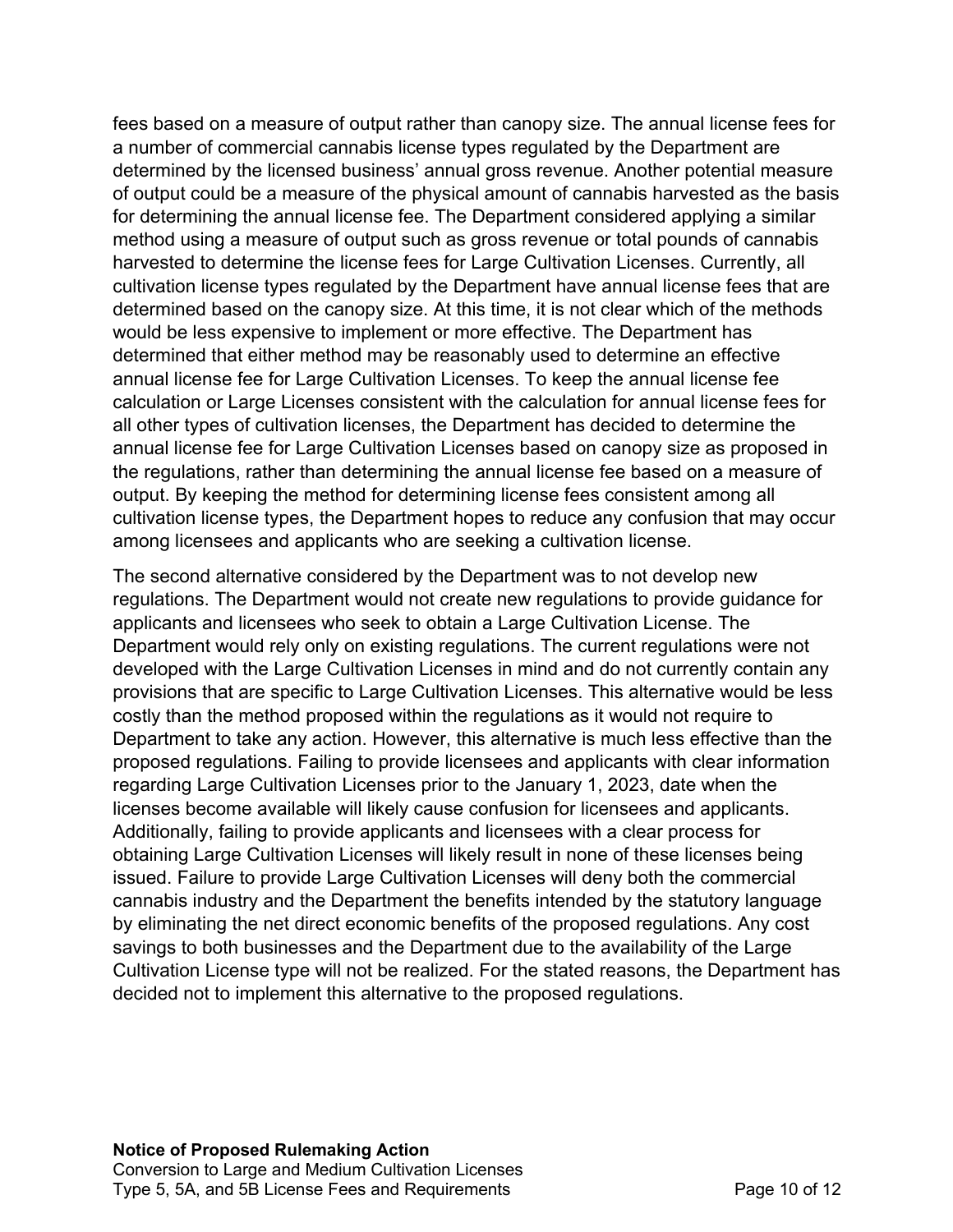#### **Contact Person**

Inquiries concerning the proposed administrative action may be directed to:

 Charisse Diaz Department of Cannabis Control 2920 Kilgore Road Rancho Cordova, CA 95670 Charisse.Diaz@cannabis.ca.gov 916-465-9025

<u>[Charisse.Diaz@cannabis.ca.gov](mailto:Charisse.Diaz@cannabis.ca.gov)</u><br>The backup contact person for these inquiries is:

 Kaila Fayne Department of Cannabis Control 2920 Kilgore Road Rancho Cordova, CA 95670 916-251-4544 [Kaila.Fayne@cannabis.ca.gov](mailto:Kaila.Fayne@cannabis.ca.gov) 

 Please direct requests for copies of the proposed text (the "express terms") of the regulations, the initial statement of reasons, the modified text of the regulations, if any, or other information upon which the rulemaking is based to the contact persons listed above.

# **Availability of Statement of Reasons, Text of Proposed Regulations, and Rulemaking File**

 The Department will have the entire rulemaking file available for inspection and copying, throughout the rulemaking process, at its office at the address above. As of the date this Notice is published in the Notice Register, the rulemaking file consists of this Notice, the proposed text of the regulations, and the Initial Statement of Reasons. Copies of materials may be obtained by contacting the contact person at the address, email or phone number listed above.

## **Availability of Changed or Modified Text**

 After considering all timely and relevant comments received, the Department may adopt the proposed regulations, substantially, as described in this Notice. If the Department makes modifications that are sufficiently related to the originally proposed text, it will make the modified text (with the changes clearly indicated) available to the public for at least 15 days before the Department adopts the regulations, as revised. Please send requests for copies of any modified regulations to the attention of the contact person at the address, email, or phone number indicated above.

 The Department will accept written comments on the modified regulations for at least 15 days after the date on which they are made available.

#### **Notice of Proposed Rulemaking Action**

 Conversion to Large and Medium Cultivation Licenses Type 5, 5A, and 5B License Fees and Requirements **Page 11 of 12**